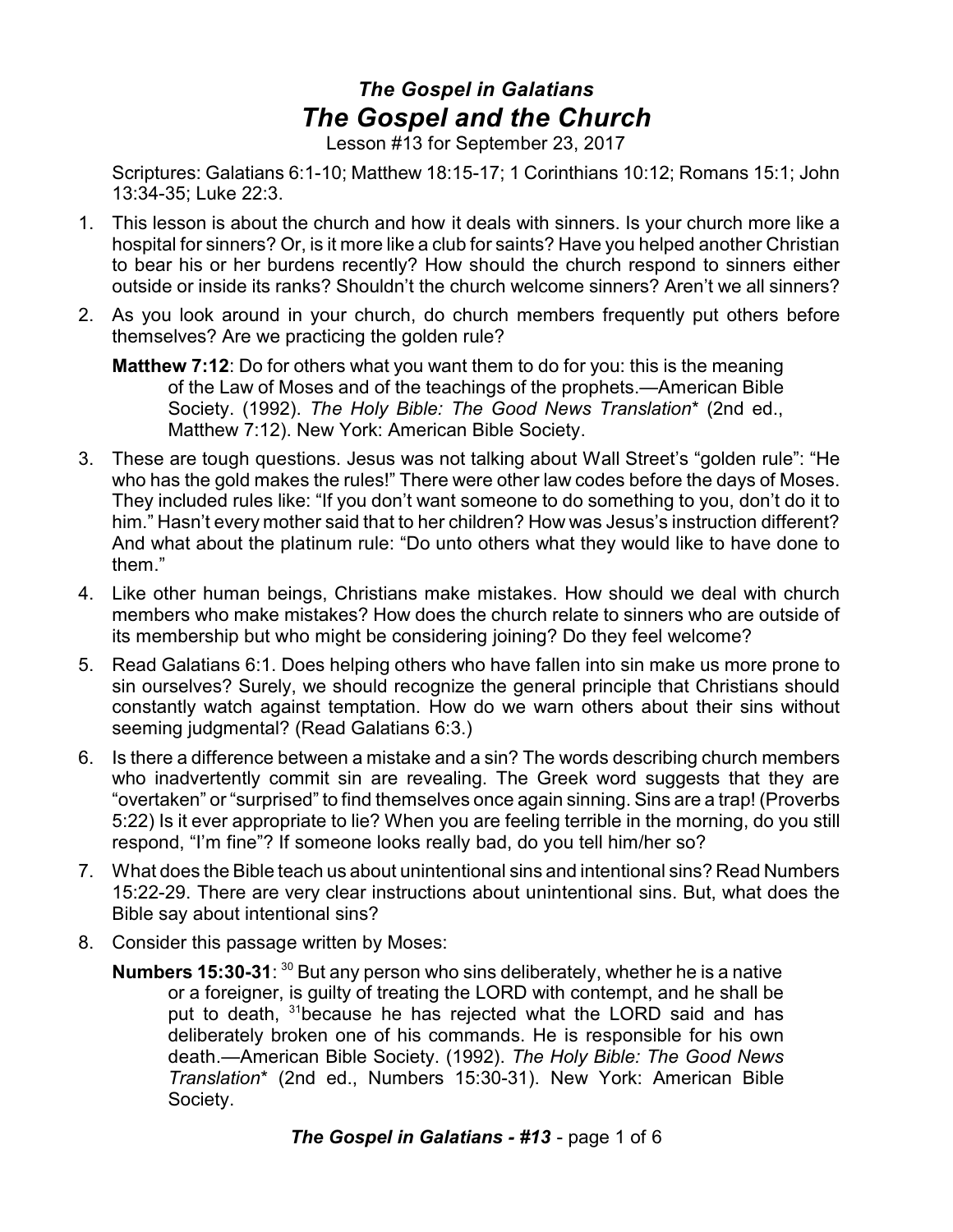- 9. Immediately after that, Moses described the case of someone who intentionally broke the Sabbath. (Numbers 15:32-36) At God's command he was stoned to death outside the camp. Paul also talked about dealing with defiant sins. (1 Corinthians 5:1-5) What about David's sins? Why do you think Bathsheba had been married for some time to Uriah and had not gotten pregnant? If she had gotten pregnant during that time, she would have been at home with her child and would not have gotten involved with David. Did God, knowing the future, keep Bathsheba from getting pregnant so that when she had that affair with David she would get pregnant and David would not be able to hide? Or, did the Devil keep her from getting pregnant? The same thing could be asked about Judah and Tamar. (Genesis 38)
- 10. Does repentance change a sin from being intentional to unintentional? (See Psalms 51.)
- 11. It seems that God's plan was for intentional sins to be taken very, very seriously. How many of our sins are unintentional? The word in Galatians 6:1 translated as *fault* or *sin* comes from the Greek word *paraptoma* and does not describe a deliberate sin but rather an unintentional mistake. What about habitual sins? Are they ever unintentional?
- 12. So, how should the church respond to lapses in righteousness when it is a church member who is caught in unintentional sins? It is the work of the church–like the work of a hospital–to restore such a person. The Greek word *katartizo* which is used in this passage is the word also used for mending nets or even for setting broken bones.
- 13. In our day, how often do we follow the advice Jesus Himself gave in Matthew 18:15-17? Have you ever seen that done in your church? Do we reach out to our fellow church members, putting our arms around them when they sin, restoring them? Or, do we talk about them behind their backs? Or, even despise them in our hearts? How did God deal with Nadab and Abihu? (Leviticus 10:1-11) Korah, Dathan, and Abiram? (Numbers 16) Uzzah? (2 Samuel 6:1-8) Ananias and Sapphira? (Acts 5) What about Peter's sin? (Mark 14:27-31,66-72)

So with the apostasy at Sinai. Unless punishment had been speedily visited upon transgression, the same results would again have been seen. The earth would have become as corrupt as in the days of Noah. Had these transgressors been spared, evils would have followed, greater than resulted from sparing the life of Cain. **It was the mercy of God that thousands should suffer, to prevent the necessity of visiting judgments upon millions. In order to save the many, He must punish the few. Furthermore, as the people had cast off their allegiance to God, they had forfeited the divine protection, and, deprived of their defense, the whole nation was exposed to the power of their enemies.** Had not the evil been promptly put away, they would soon have fallen a prey to their numerous and powerful foes. It was necessary [326] for the good of Israel, and also as a lesson to all succeeding generations, that crime should be promptly punished. **And it was no less a mercy to the sinners themselves that they should be cut short in their evil course. Had their life been spared, the same spirit that led them to rebel against God would have been manifested in hatred and strife among themselves, and they would eventually have destroyed one another. It was in love to the world, in love to Israel, and even to the transgressors, that crime was punished with swift and terrible severity**.—Ellen G. White, *Patriarchs and Prophets*\* 325.3. [Bold type is added.] (Consider the story of Achan as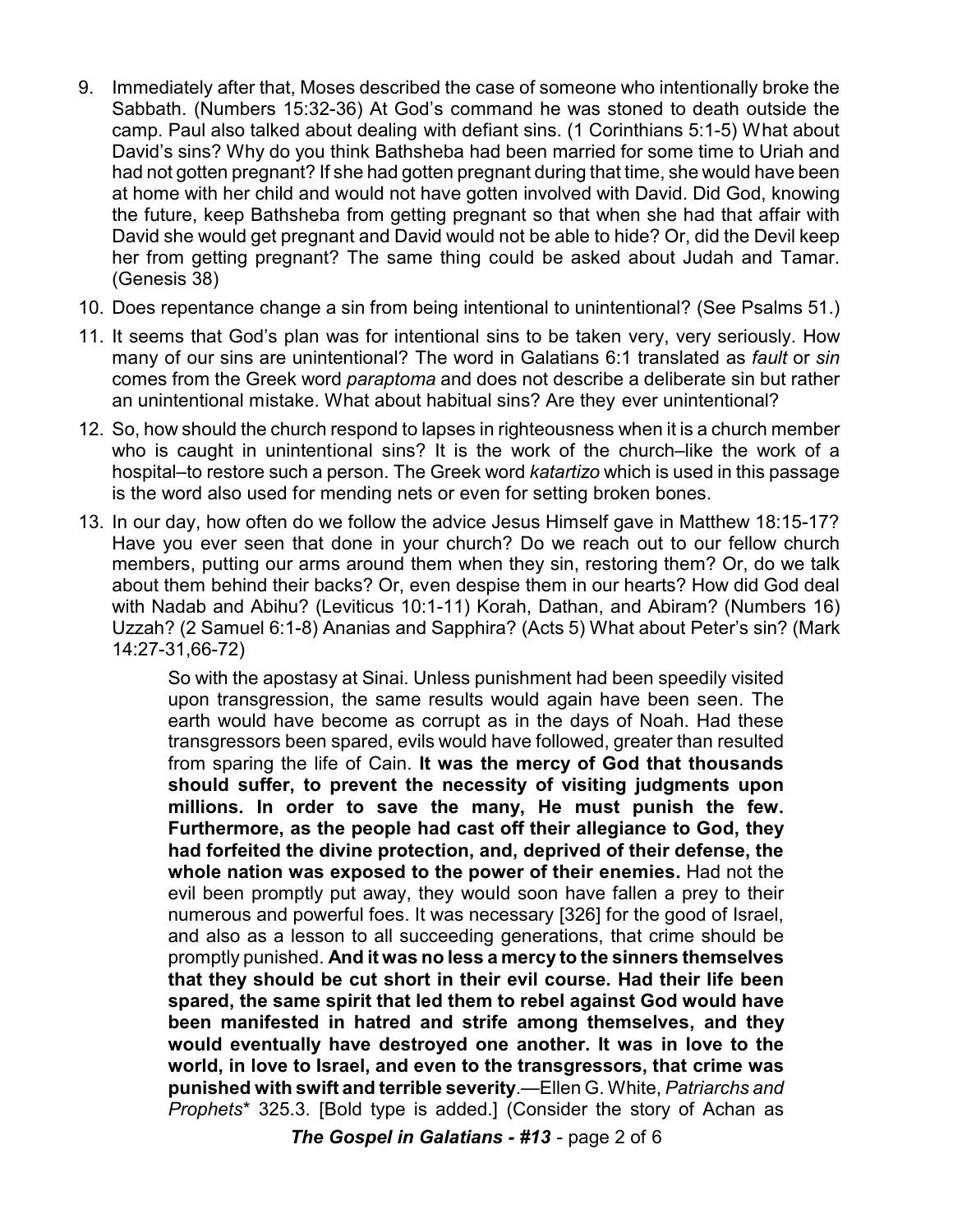recorded in Joshua 7.)

- 14. The God of the Old Testament was Jesus. (1 Corinthians 10:10-4; Luke 24:44; John 5:39- 40) So, we must understand these statements while understanding that Jesus was the One who guided Moses, and Joshua, etc. There are some who do not believe that God would ever cause the death of anyone, even in the first death. They often use statements from Ellen White concerning the death of sinners in the final destruction to support their views concerning the first death. This is a question that each of us must think through very carefully for ourselves. I would recommend the reading of the handout entitled *The Final End of Sin and Sinners* found at our website [www.Theox.org](http://www.Theox.org) for a better understanding of this whole issue. (Use the search option or go to Teacher's Guides, then look for General Topics, then go to "The Final End of Sin and Sinners.")
- 15. Have you ever found yourself condemning another church member–even secretly in your thoughts–when you discover s/he has committed some sin? How often have you found yourself guilty of that same sin a short time later? Is that why we have the common expression in the English language, "It takes one to know one"? Compare Matthew 7:1-5.
- 16. Who is the worst sinner? Is it the one who commits an unintentional sin? Or, the one who, filled with spiritual pride, condemns that person in his heart? Does this sound like the Pharisees in the New Testament? Do we as church members actually consistently practice the golden rule? (Matthew 7:12) Why is spiritual pride such a serious problem for Christians? Why did Jesus choose certain women as His followers? (Luke 8:1-3) Or, did they choose Him? How do you feel about Jesus and His disciples traveling around with a former prostitute and some wealthy society women? Were they all saints? Remember that every person who has died will be judged fairly by God.
- 17. Why do you suppose Paul in Galatians 5:14 and Romans 13:8,10 said that if we love our neighbors as ourselves, we have fulfilled all law? Is that really true? If we really did that, would we eliminate all gender, racial, tribal, and class distinctions?
- 18. In Galatians 6:1, Paul did an interesting thing. The Greek verb in the first portion of the verse is in the second person plural. But, when Paul talked about looking after our own selves, he turned to the second person singular, meaning that each Christian is to take this personally.
- 19. We do not know if Paul had a specific sin or incident in the church at Galatia in mind when he gave this instruction. It may be just a general form of instruction. But, there are plenty of examples, even in the lives of Bible heroes, of being caught in serious sins.
- 20. David committed adultery with Bathsheba and then arranged for her husband, Uriah, to be killed in battle. Was that an unintentional sin? When Nathan the prophet came to confront David concerning this sin, how did David respond? How would you have responded? (2 Samuel 12; Psalms 51; 32) Moses was a murderer before spending 40 years as a shepherd. (Exodus 2:14; Acts 7:28)
- 21. Peter swore to Jesus that he would follow Him even to death if necessary. A few hours later, he realized that he had denied his Lord three times! Were those intentional lies? (Matthew 26:34)
- 22. Unfortunately, we were all born with sinful natures. It is so easy to be filled with spiritual pride and conceit when we think that others have fallen into sin and we are still standing. 1 Corinthians 10:12 warns us to beware when we think we are standing lest we fall.
- 23. It has been almost 2000 years since Christ came the first time. Why hasn't He come back?

*The Gospel in Galatians - #13* - page 3 of 6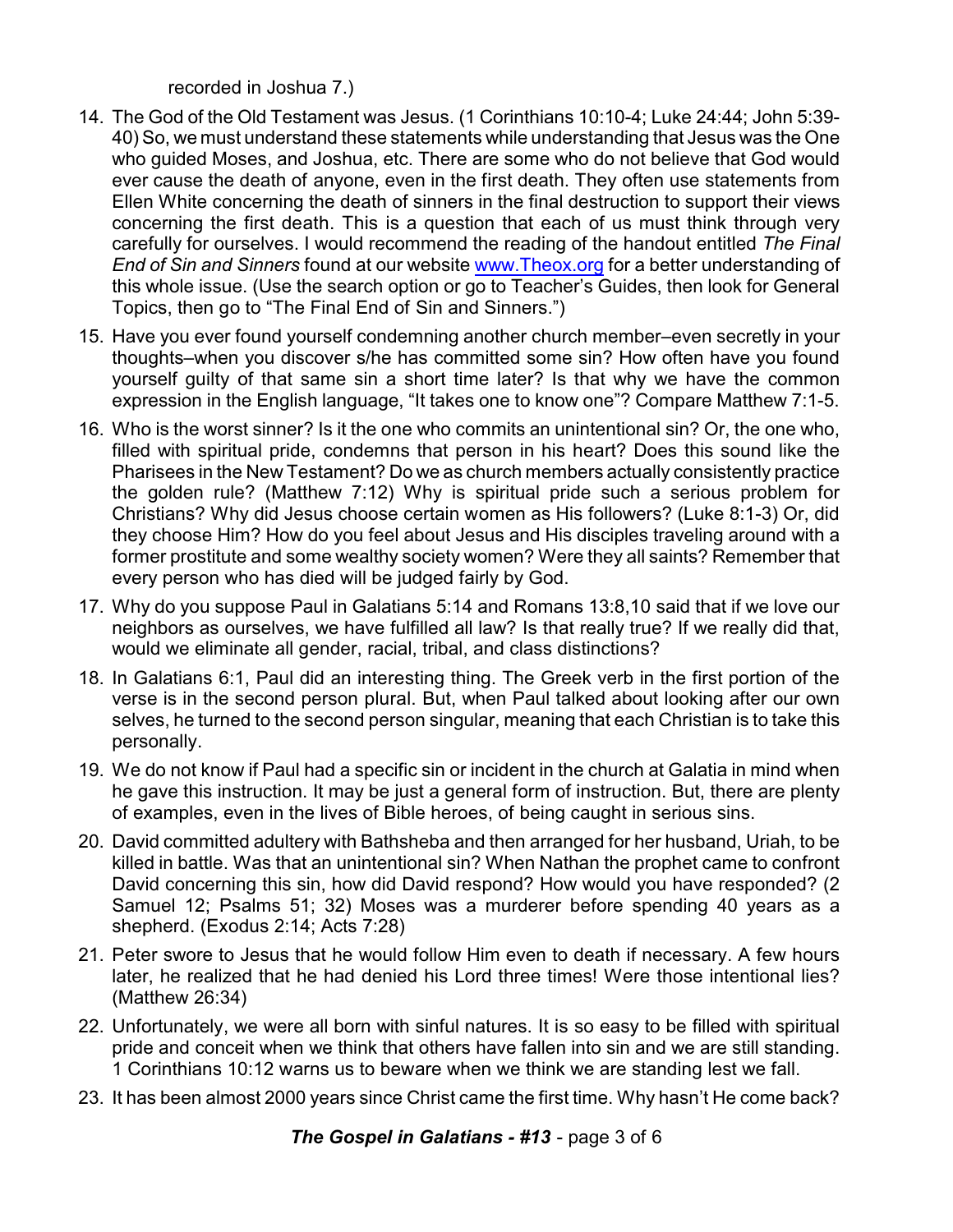Why hasn't the gospel been preached to all the world for a witness to all nations? (Matthew 24:14) Don't we have more evidence than any previous generation? How should our experience compare with that of Adam and Eve who walked with God in the garden? Or, with the disciples who spent years with Jesus in person?

- 24. Instead of using sinful humans, wouldn't it have been better for God to use angels who could even appear on this earth as human beings to spread the gospel? Wouldn't they have represented God and told the truth more clearly than we erring, sinful, human beings have done? But, it would take away our opportunity to grow by witnessing. God could even have asked beings from the other worlds to come and finish the gospel on His behalf. No doubt, there are other ways God, through the power of the Holy Spirit, could have done it Himself. Part of the problem is that it is much harder to unlearn something that we have come to believe and trust as truth than it is to learn something new. Are we committed to erroneous pictures of God?
- 25. But, God has chosen to involve us for several reasons. First of all, in order to speak the truth to someone else, we need to study it and learn it well enough so we can explain it clearly. The reason we need to practice witnessing to others is because in order to teach something to others, you must understand it very well yourself. That is a great opportunity for us to grow. Furthermore, our fellow human beings can see that we are humans like they are, and this should encourage them that they too are able to live a Christian life. Finally, God has given us the glorious opportunity of sharing in His work. We should consider this opportunity a precious one. What could be better than working with God to accomplish the most important task left to be done here on planet earth? What would happen if every church member took this as his top priority? Wouldn't you love to have an hour every week to sit down with Jesus and ask questions? If God granted that, guess who would demand equal time! Will there come a day when God's faithful people have a clear, consistent message to give to the world?
- 26. Look back over the past year. How many church members can give a good explanation–with the texts to support them–of our doctrines? What kind of preparation do we need? Would God pour the latter rain on us so we can misrepresent Him?
- 27. Read Galatians 6:2-5. In what ways are we supposed to bear one another's burdens? Shouldn't it seem natural that the spiritually strong should help the spiritually weak? And surely, we are not supposed to compare ourselves with others. We should leave the judging to God.
- 28. The Greek word *baros* in Galatians 6:2 originally meant a very heavy weight or load that someone had to carry a long distance. Later, this word came to have a broader meaning, describing any type of trouble or difficulty, even the burden of a long day's work on a hot day.
- 29. How do we explain the apparent contradiction between Galatians 6:2 and 6:5? The Greek word in Galatians 6:2–*baros*–refers to a very heavy load that needs to be carried for some distance. By contrast, the Greek word *phortion* used in Galatians 6:5, refers to a ship's cargo, a soldiers backpack, or even a child in the womb. Some burdens can be set aside or jointly carried. Some cannot. It is not possible for a pregnant women to share the burden of carrying her child. Some burdens can only be shared with the Lord. But, He is always there to help us.
- 30. There are several important principles we should have in mind when we consider this injunction from Paul. First of all, no Christian is exempt from burdens. We all have them. They might even involve a physical ailment, a mental disorder, or crises at work or in the family, a lack of employment, or, perhaps, demonic oppression.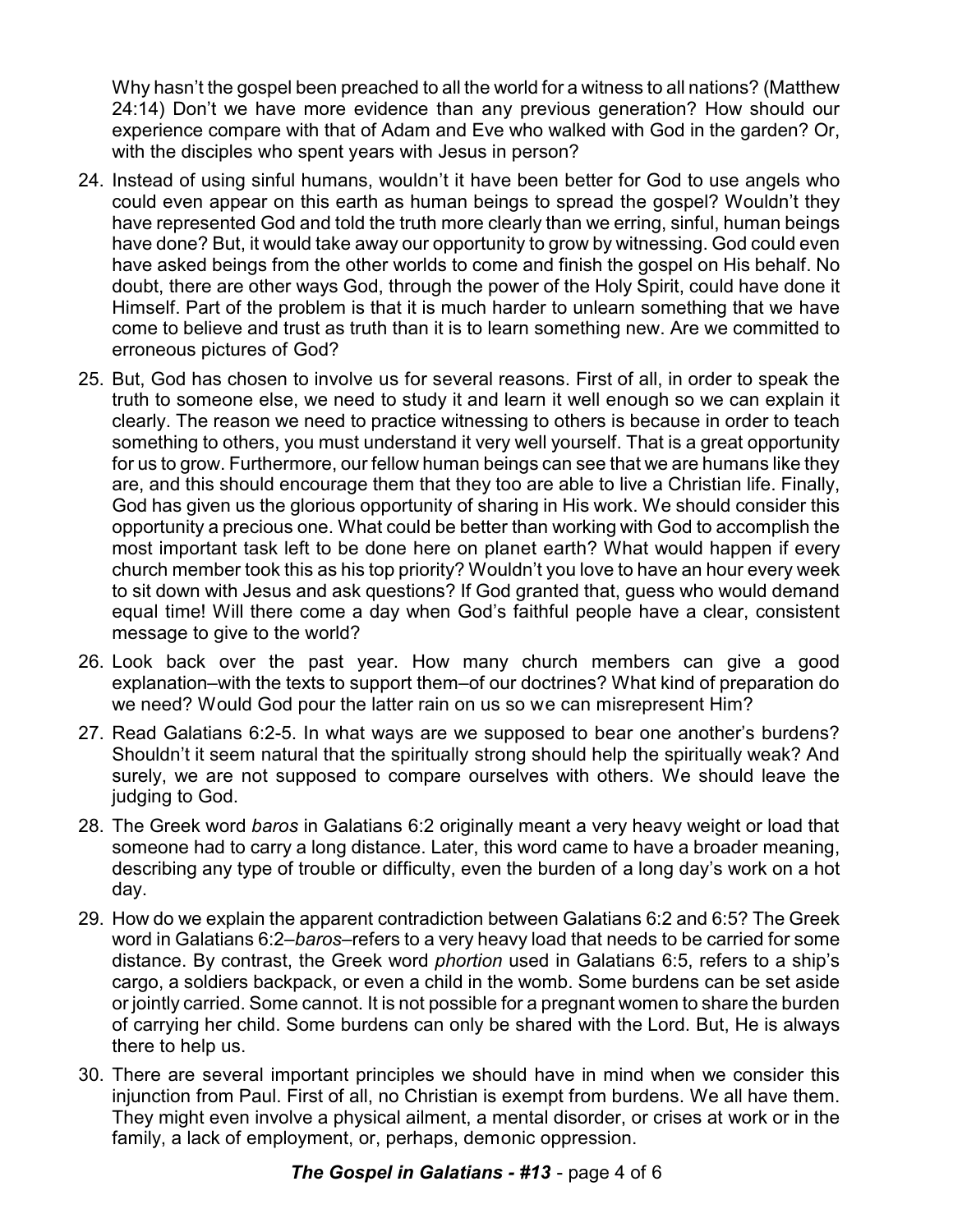- 31. Secondly, clearly, God does not intend for us to bear all our burdens alone. (Matthew 11:28-30) So many of us are proudly self-sufficient. We are not even willing to accept the help which is offered to us. This is a form of spiritual pride; it should be avoided.
- 32. God asks us to help bear the burdens of other Christians because that is a great way to develop camaraderie and to make God's comfort manifest to others. God intentionally works through us. (2 Corinthians 7:6)
- 33. Have you ever been in difficulty or had a burden you were afraid you could not bear but were afraid to ask anyone for help? Why does that happen? Pride, shame, lack of trust, even a sense of self-sufficiency are sins that could bar us from the kingdom of heaven.
- 34. How should church discipline be handled? Clearly, if we are to follow the instructions of Jesus recorded in Matthew 18 and the instruction of Paul noted in Galatians 6, we should make every effort to restore those who have fallen. There should be no vindictive punishment involved.
- 35. Consider the case of the woman taken in adultery as described in John 8. The church should be a hospital for sinners and not just a club for saints. We may feel zealous for the church's reputation, and we may think that ridding ourselves of an erring member will protect that reputation. Such a course of action may be necessary in the case of public and recalcitrant sinners; but, it is certainly the final step and should never be done as a first step.
- 36. Remember that the best hospitals tend to have the sickest patients. The church and church members should forcefully battle sin and not sinners. Or, do we think that the church should only admit to its membership people who are in the best possible standing in society so our church has a good reputation?
- 37. What is "the law of Christ" which Paul spoke about in Galatians 6:2? (Compare John 13:34-35.) This expression is unique in the New Testament. Various attempts have been made to explain the meaning of this expression. Some would even suggest that the law of Christ was given to replace the Ten Commandments which is called the law of Moses. Others have suggested that it is a general principle describing the way in which Christians are to help bear the burdens of others. Of course, this is an excellent idea; but, in context, the similarity with Galatians 5:14 suggests that we should fulfill the moral law–the Ten Commandments–by exercising love. (Romans 13:8,10)
- 38. In light of how Jesus dealt with sinners, what approach should the church take? If we followed the example of Christ, would we ever go wrong?
- 39. Read Galatians 6:6-10. In Galatians 6:7, there is another unique Greek word. The word translated *mocked* in the *King James Version* is not found anywhere else in the New Testament. It means "to turn up one's nose in contempt." It is found in several places in the Greek translation of the Old Testament known as the Septuagint (*LXX*) and usually referred to the despising of God's prophets. (2 Chronicles 36:16; Jeremiah 20:7)
- 40. In the Christian life, what does it mean to reap what you sow? Do we always consider the fact that we will reap what we sow when we commit sin? We do not have the option of choosing the consequences! Look at some biblical characters who illustrate this point. Compare Ananias (Acts 5:1-5); Judas (Luke 22:1-3); and Daniel (Daniel 1:8). While we do not have the privilege of choosing the consequences of our bad choices, we must always remember that God still loves us and still forgives us.
- 41. In Galatians 6:10, Paul essentially said that while Christians should be reaching out with Christian love to everyone in the world, this should especially be true toward other members in the family of faith. Is that discriminatory? Shouldn't we be reaching out to